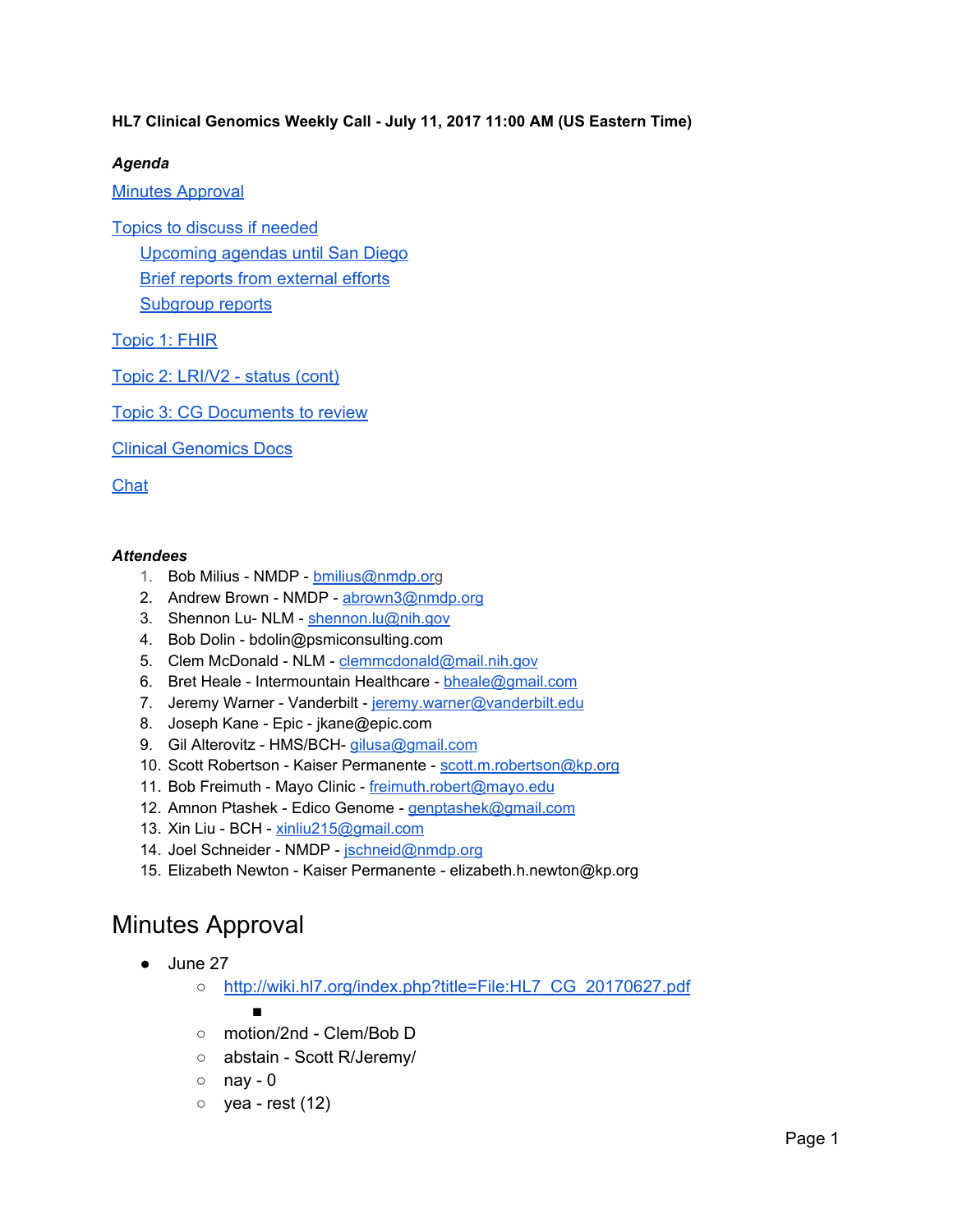○ result - motion passes

## <span id="page-1-3"></span>Topics to discuss if needed

<span id="page-1-0"></span>Upcoming agendas until San Diego

- May 30 WGM recap, SWOT
- Jun 6 Finish WGM recap, SWOT, Pedigree Ballot any comments?
- Jun 13 FHIR Connectathon, Status of LRI Ballot
- <del>Jun 20 SWOT</del>
- Jun 27 CLIA & CAP requirements Unified view (Andrea, Clem, Gil needs to be present), LRI/V2 cont, SWOT
- Jul 4 US Holiday
- Jul 11 FHIR motion for changes to current build, SWOT, V2/LRI update?
- Jul 18 -
- Jul 25 DAM update still on Gil
- Aug 1 Clem away
- Aug 8 WGM schedule draft
- Aug 15 Gil may be gone
- Aug 22 Clem, Bob M and Bob F out (eclipse!)
- Aug 29 Clem gone
- $\bullet$  Sep 5 -
- Sep 9-17 WGM San Diego

### <span id="page-1-2"></span>Brief reports from external efforts

- GA4GH
	- no update
- **National Academies** 
	- no update
- Clingen/Clinvar
	- Working on sync'g submission IDs between ClinVar and the ClinGen Allele Registry
- Variant Modelling Collaboration (**VMC**)
	- Yesterday's call was canceled, will pick up next week. Working on finalizing the spec and should be able to release publicly (for comment) within a few weeks.

### <span id="page-1-1"></span>Subgroup reports

- IM
- [https://docs.google.com/document/d/18sVxZdAeA98ok5hdGwmmVxVinTq\\_vAT9B-Z8GI](https://docs.google.com/document/d/18sVxZdAeA98ok5hdGwmmVxVinTq_vAT9B-Z8GIAyRiM/edit) [AyRiM/edit](https://docs.google.com/document/d/18sVxZdAeA98ok5hdGwmmVxVinTq_vAT9B-Z8GIAyRiM/edit)
- Not meeting during July sync'g schedule with VMC, will pick up again after public release
- FHIR
	- o [https://docs.google.com/document/d/1FGCQRtxJKyHhnC1uB\\_t4sJZ9yXbLMGOqPXHPr](https://docs.google.com/document/d/1FGCQRtxJKyHhnC1uB_t4sJZ9yXbLMGOqPXHPr5tSLLQ/edit#heading=h.nts1cfujf9t5) [5tSLLQ/edit#heading=h.nts1cfujf9t5](https://docs.google.com/document/d/1FGCQRtxJKyHhnC1uB_t4sJZ9yXbLMGOqPXHPr5tSLLQ/edit#heading=h.nts1cfujf9t5)
	- See schedule at bottom of above link (feel free to add topics to calendar/email Gil)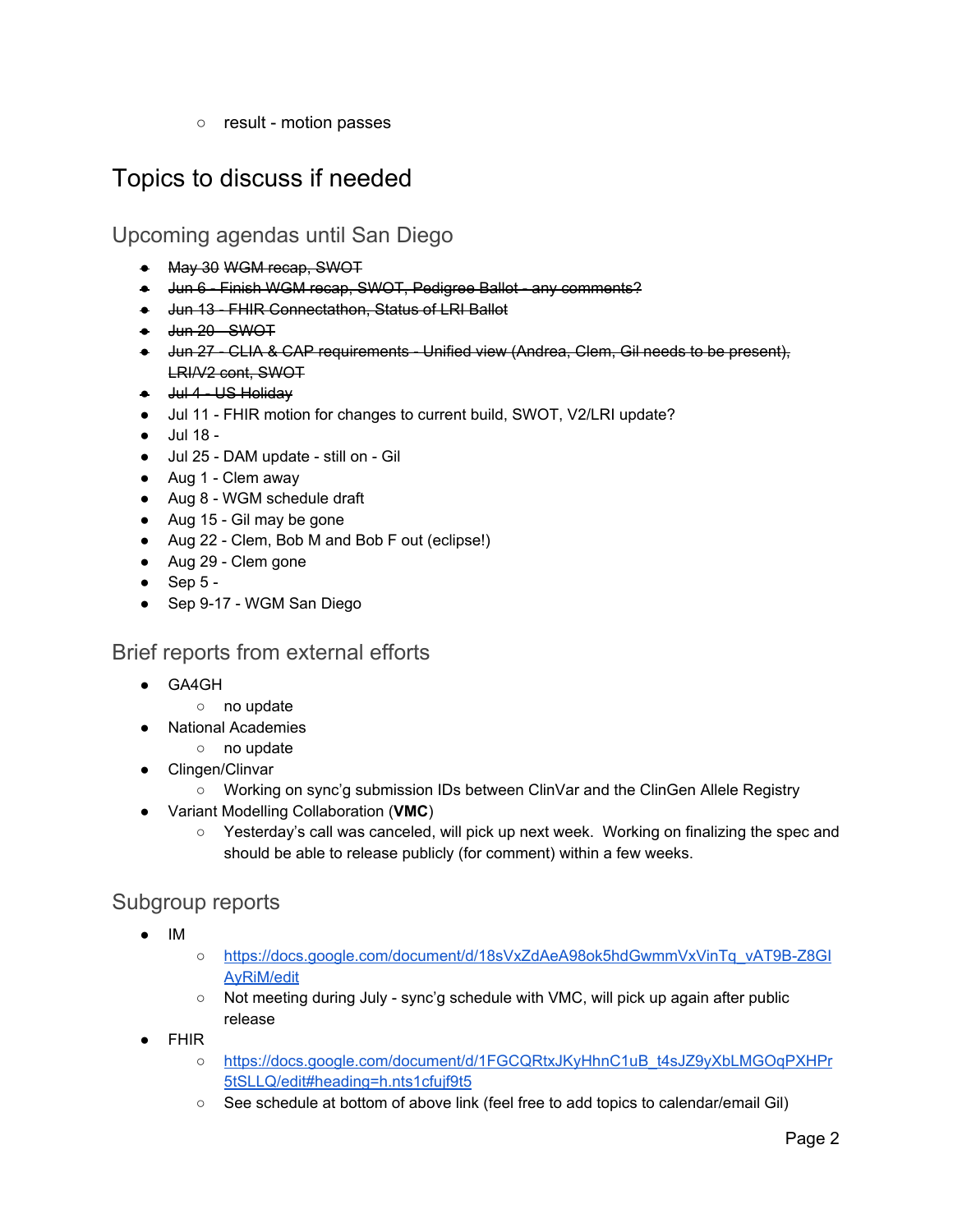- "FHIR recommended to put the Sync for Genes suggestions into current build. These were presented at the wgm and two past FHIR subgroup meetings. You can view the changes here on the notes links of the FHIR subgroup."
- working on V2->FHIR mapping
	- planning translation application being developed, possibly javascript
- We will block vote on changes today (see below).
- o [https://drive.google.com/file/d/0B-0YtCs\\_i\\_-eMnB6OUJrY05HMGs/view](https://drive.google.com/file/d/0B-0YtCs_i_-eMnB6OUJrY05HMGs/view)
- $\circ$
- LRI/V2
	- see below

## <span id="page-2-1"></span>Topic 1: FHIR

- FHIR motion to accept changes proposed by Sync4Genes work
	- [https://drive.google.com/file/d/0B-0YtCs\\_i\\_-eMnB6OUJrY05HMGs/view](https://drive.google.com/file/d/0B-0YtCs_i_-eMnB6OUJrY05HMGs/view)
	- Motion/2nd Gil/Clem
	- discussion none
	- abstain Joel, Bob F, Scott R.,
	- $\circ$  nay 0
	- $\circ$  yea rest (11)
	- result motion passes
- Minutes
	- [https://docs.google.com/document/d/1FGCQRtxJKyHhnC1uB\\_t4sJZ9yXbLMGOqPXHPr](https://docs.google.com/document/d/1FGCQRtxJKyHhnC1uB_t4sJZ9yXbLMGOqPXHPr5tSLLQ/edit#heading=h.nts1cfujf9t5) [5tSLLQ/edit#heading=h.nts1cfujf9t5](https://docs.google.com/document/d/1FGCQRtxJKyHhnC1uB_t4sJZ9yXbLMGOqPXHPr5tSLLQ/edit#heading=h.nts1cfujf9t5)
- Jeremy how long before put into current build
	- Gil try to be ready by this Thu for FHIR subgroup mtg
- guidance site is where the S4G work was done

# <span id="page-2-0"></span>Topic 2: LRI/V2 - status (cont)

- "V2 will be summarizing what's been happening with the ballot reconciliation for LRI. Attached is the ballot reconciliation comments. I hope we'll also have time to discuss the comments that still need to be reconciled – which are from:
	- Andrea Pitkus
	- Nell Lapres"
- [http://www.hl7.org/documentcenter/public/wg/clingenomics/2017%2006%2007%20-%20](http://www.hl7.org/documentcenter/public/wg/clingenomics/2017%2006%2007%20-%20V251_IG_LRI_R1_D4_2017MAY_Consolidated%20-%20SL.xlsx) [V251\\_IG\\_LRI\\_R1\\_D4\\_2017MAY\\_Consolidated%20-%20SL.xlsx](http://www.hl7.org/documentcenter/public/wg/clingenomics/2017%2006%2007%20-%20V251_IG_LRI_R1_D4_2017MAY_Consolidated%20-%20SL.xlsx)
- Clem two comments outstanding
	- adding to table coding systems for HLA and star alleles
	- Shennon will send draft to Bob and Joel
	- Joel and Clem/Shennon will connect on FHIR terminology service for HLA
	- Bob F will meet with Clem/Shennon to talk about star alleles